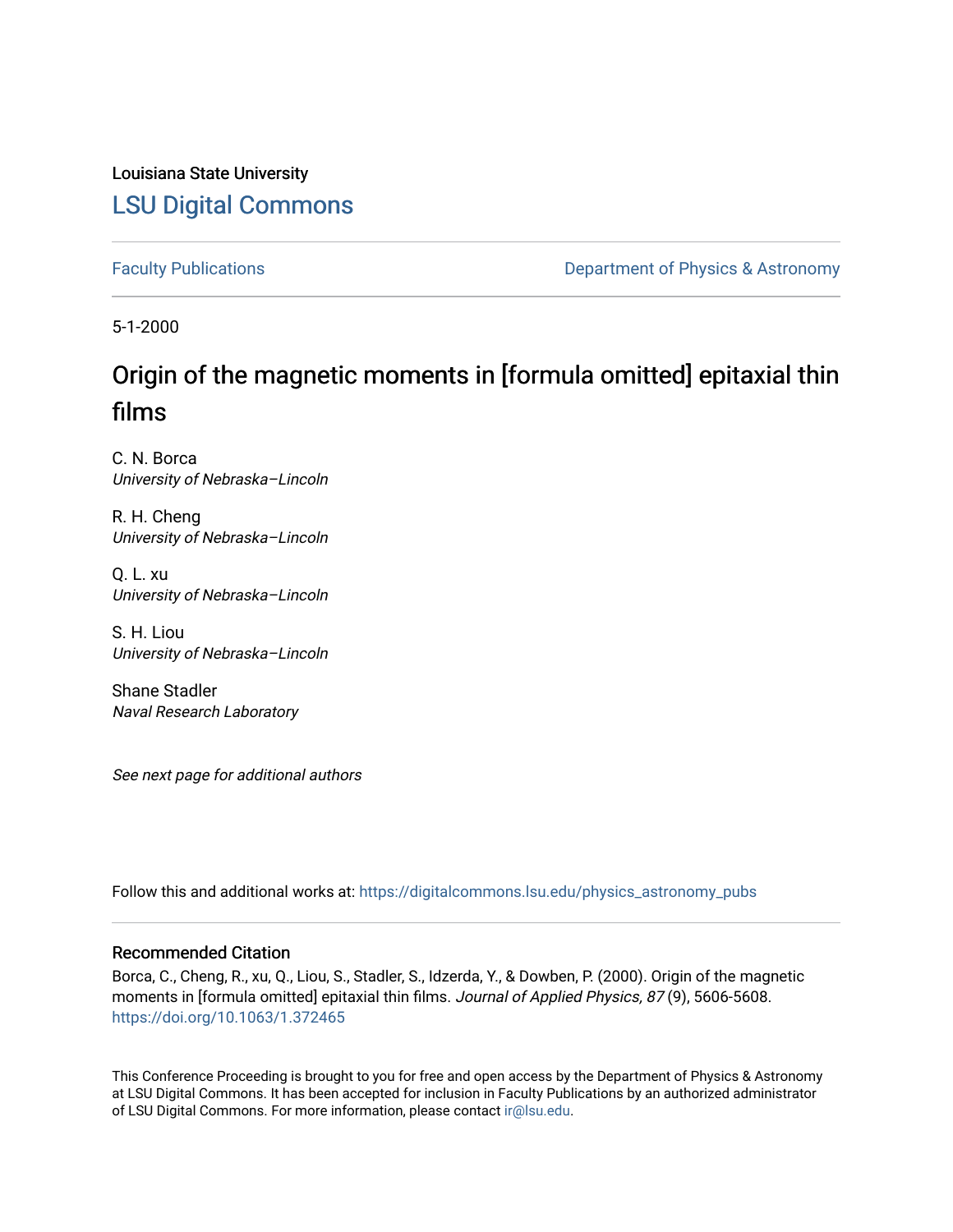### Authors

C. N. Borca, R. H. Cheng, Q. L. xu, S. H. Liou, Shane Stadler, Y. U. Idzerda, and P. A. Dowben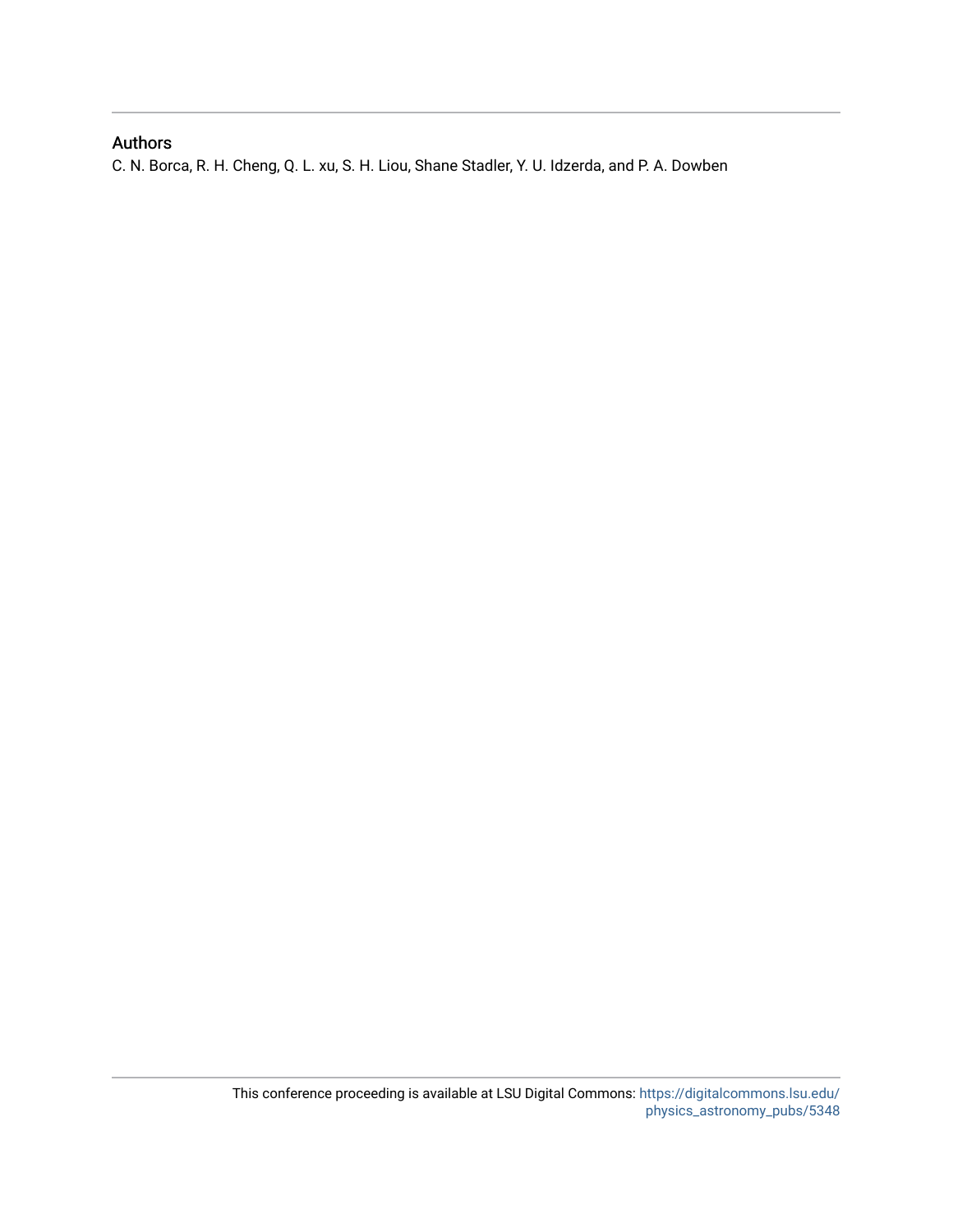### University of Nebraska - Lincoln [DigitalCommons@University of Nebraska - Lincoln](https://digitalcommons.unl.edu/)

[Peter Dowben Publications](https://digitalcommons.unl.edu/physicsdowben) **Research Papers in Physics and Astronomy** 

5-1-2000

# Origin of the magnetic moments in La<sub>0.65</sub>Pb<sub>0.35</sub>MnO<sub>3</sub> epitaxial thin films

C.N. Borca University of Nebraska-Lincoln

R.H. Cheng University of Nebraska-Lincoln

Q.L. Xu University of Nebraska-Lincoln

Sy\_Hwang Liou University of Nebraska-Lincoln, sliou@unl.edu

Shane Stadler Naval Research Laboratory, NSLS, Upton, New York, stadler@phys.lsu.edu

See next page for additional authors

Follow this and additional works at: [https://digitalcommons.unl.edu/physicsdowben](https://digitalcommons.unl.edu/physicsdowben?utm_source=digitalcommons.unl.edu%2Fphysicsdowben%2F32&utm_medium=PDF&utm_campaign=PDFCoverPages) 

Part of the [Physics Commons](http://network.bepress.com/hgg/discipline/193?utm_source=digitalcommons.unl.edu%2Fphysicsdowben%2F32&utm_medium=PDF&utm_campaign=PDFCoverPages)

Borca, C.N.; Cheng, R.H.; Xu, Q.L.; Liou, Sy\_Hwang; Stadler, Shane; Idzerda, Y.U.; and Dowben, Peter A., "Origin of the magnetic moments in La<sub>0.65</sub>Pb<sub>0.35</sub>MnO<sub>3</sub> epitaxial thin films" (2000). Peter Dowben Publications. 32.

[https://digitalcommons.unl.edu/physicsdowben/32](https://digitalcommons.unl.edu/physicsdowben/32?utm_source=digitalcommons.unl.edu%2Fphysicsdowben%2F32&utm_medium=PDF&utm_campaign=PDFCoverPages)

This Article is brought to you for free and open access by the Research Papers in Physics and Astronomy at DigitalCommons@University of Nebraska - Lincoln. It has been accepted for inclusion in Peter Dowben Publications by an authorized administrator of DigitalCommons@University of Nebraska - Lincoln.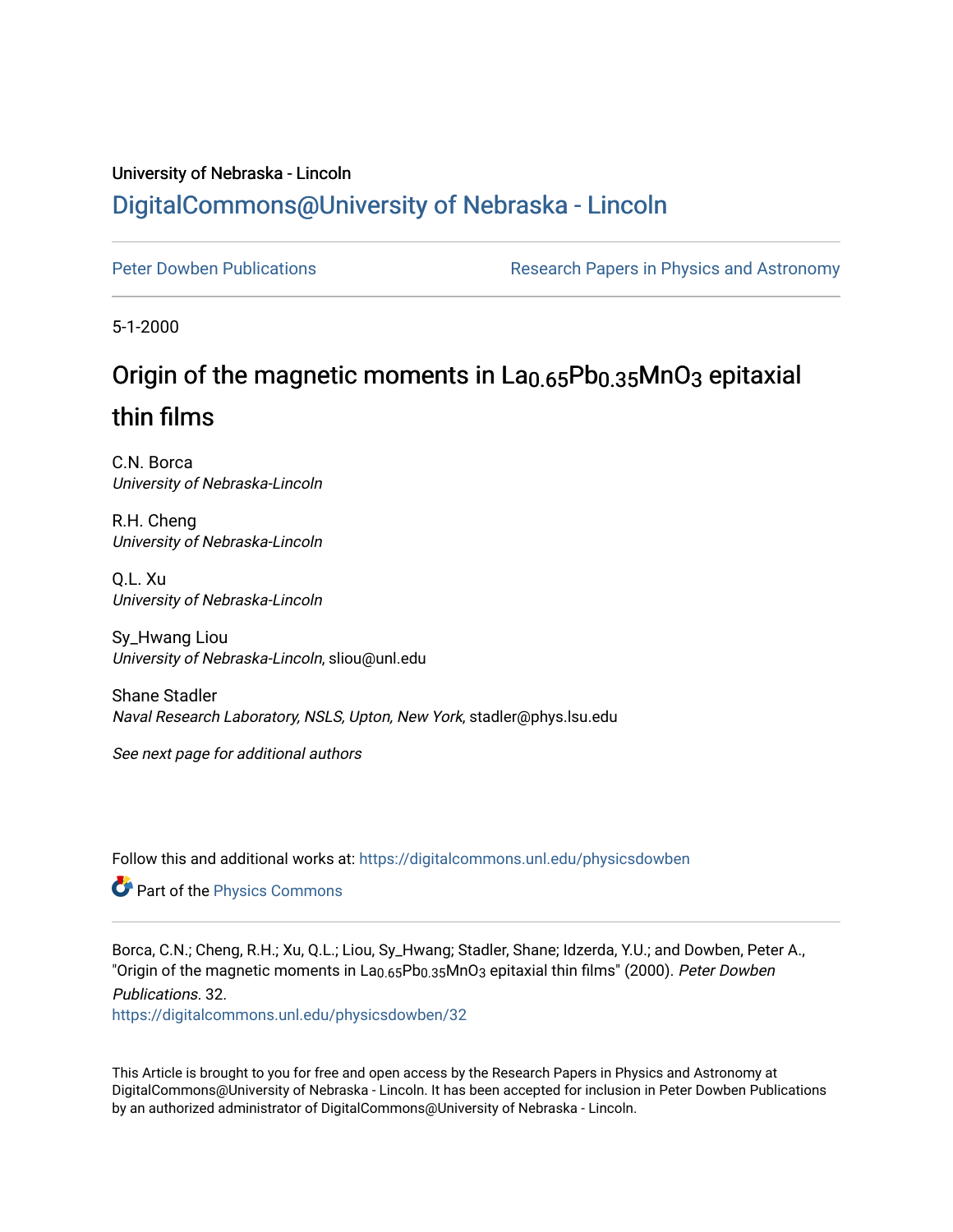### Authors

C.N. Borca, R.H. Cheng, Q.L. Xu, Sy\_Hwang Liou, Shane Stadler, Y.U. Idzerda, and Peter A. Dowben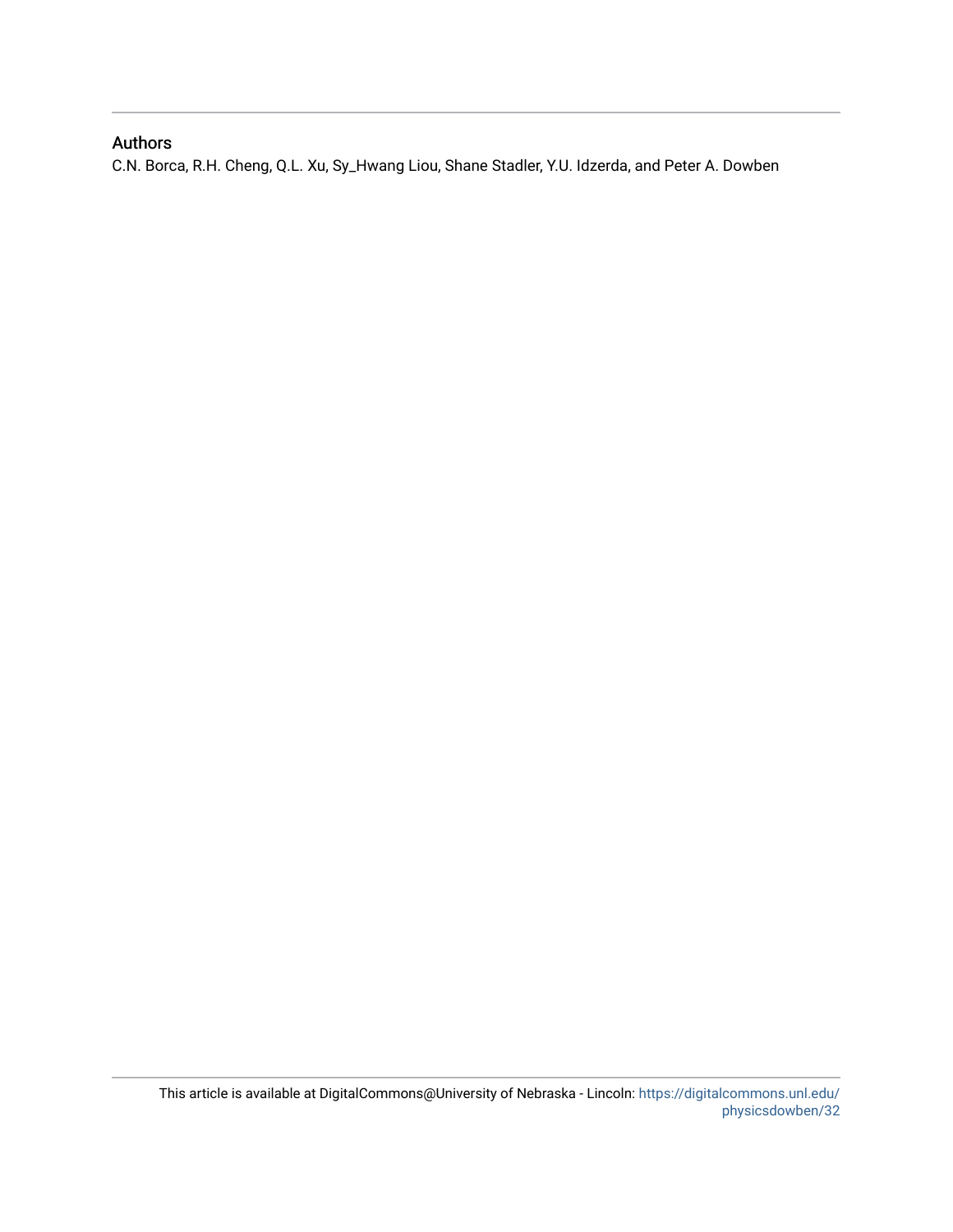### Origin of the magnetic moments in La<sub>0.65</sub>Pb<sub>0.35</sub>MnO<sub>3</sub> epitaxial thin films

C. N. Borca, R. H. Cheng, Q. L. Xu, and S. H. Liou

*Department of Physics and Astronomy, University of Nebraska, Lincoln, Nebraska 68588-0111*

Shane Stadler

*Naval Research Laboratory, NSLS, Upton, New York 11973*

Y. U. Idzerda

*Naval Research Laboratory, Material Physics Branch, Washington, DC 20375*

P. A. Dowben<sup>a)</sup>

*Department of Physics and Astronomy, University of Nebraska, Lincoln, Nebraska 68588-0111*

Crystalline films of  $La<sub>0.65</sub>Pb<sub>0.35</sub>MnO<sub>3</sub>$  grown on (100) LaAlO <sub>3</sub> substrates by rf sputtering have been investigated using magnetic circular dichroism and inverse photoemission spectroscopy. We find evidence for strong hybridization between unoccupied levels associated with Mn *3d* and O *2p* states. The oxygen atoms ''pick-up'' a small magnetic moment through hybridization with Mn. © *2000 American Institute of Physics.* [S0021-8979(00)41908-0]

#### **I. INTRODUCTION**

The observation of colossal magnetoresistance  $(CMR)$  in manganese oxides crystallizing in the perovskite structure has generated considerable interest in the physical properties of the class of compound, particularly the interplay of structure, magnetism, and electronic transport. The  $La<sub>0.65</sub>Pb<sub>0.35</sub>MnO<sub>3</sub>$  system has been given scant attention and few studies of the epitaxial thin films exist.<sup>1</sup> Recent results<sup>2</sup> have shown that the magnetoresistance  $(MR)$  in this system can be optimized so that the magnitude of the MR is more than 40% at 300 K. As with all CMR manganese perovskites, one issue of considerable interest is the origin of the coupling and medium of exchange as well as the origin of the moment. The present article reports on the magnetic properties obtained from magnetic circular dichroism (MCD) and inverse photoemission spectroscopy performed on single-crystal thin films of  $La_{0.65}Pb_{0.35}MnO_3$ .

### **II. SAMPLE PREPARATION AND EXPERIMENTAL DETAILS**

The  $La<sub>0.65</sub>Pb<sub>0.35</sub>MnO<sub>3</sub>$  films, with a nominal thickness of 1000 Å, were grown on  $(100)$  LaAlO<sub>3</sub> substrates by rf sputtering in a 4:1 argon/oxygen atmosphere maintained at 15 mTorr. The samples were subsequently annealed in two steps in order to prevent Pb evaporation: at a temperature of 650 °C for 10 h and at 850 °C for 2 h in an oxygen pressure of 1 atm. The bulk chemical composition was determined from energy dispersive analysis of the x-ray emission. The  $orientation (100)$  and the epitaxial characteristics were determined by x-ray diffraction<sup>2</sup> and low electron energy diffraction.

The x-ray absorption spectroscopy  $(XAS)$  and MCD spectra were recorded by monitoring the sample current, which corresponds to the total electron yield. For magnetizing the sample, a 400 Oe pulse field was applied along the in-plane easy axis. The spectra for two different helicities were recorded by alternating the magnetization at every photon energy. In the total electron yield mode, the SAX spectra probes approximately 100 Å in depth, which is an intermediate length scale between the bulk and the surface boundary.

The inverse photoemission data were obtained on a home made system by using variable energy electrons and an ultraviolet detector (Geiger–Muller). In our scheme, 9.8 eV photons were detected with the Geiger–Muller tube with  $\sim$ 400 meV bandwidth. The overall energy resolution in inverse photoemission was  $\sim$ 450 meV.

Neutron powder diffraction patterns show that the  $La<sub>0.65</sub>Pb<sub>0.35</sub>MnO<sub>3</sub>$  is single-phase polycrystalline with a rhombohedral *R*3*c* structure. The lattice parameters are *a*  $= b = 5.51$  Å and  $c = 13.38$  Å, and the angles  $\alpha = \beta = 90^{\circ}, \gamma$  $=120^{\circ}$  at room temperature. The same crystallographic group symmetry was reported in Refs. 3–5.

#### **III. EXPERIMENTAL RESULTS AND DISCUSSIONS**

The XAS and MCD spectra for the MN *L*-edge at different temperatures is shown in Figs.  $1(a)$  and  $1(b)$ , respectively. As can be seen in panel (a) of Fig. 1, the  $L_{2,3}$  edges are very well defined and exhibit sharp peaks. These spectra are comparable with the Mn 2*p* core levels obtained using x-ray photoemission spectroscopy,<sup>6</sup> which can only probe 5–15 Å from the surface. The conclusion here is that the sample is relatively free of defects and homogenous, except in the surface region, which is compositionally different from the bulk. The surface region, discussed in detail elsewhere,6 exhibits Mn 2*p* binding energies for  $La<sub>0.65</sub>Pb<sub>0.35</sub>MnO<sub>3</sub>$  consistent with a Mn<sup>3+</sup> state rather than a  $Mn^{4+}$  state. The MCD spectra presented in panel (b) of Fig. 1 is given by the difference between the absorption signals having the photon helicity parallel and respectively, antiparallel to the saturation magnetization. The MCD anisotropy, the difference divided by the sum of the two absorption signals, is proportional to the Mn magnetic moment. The tem-

a)Electronic mail: pdowben@unl.edu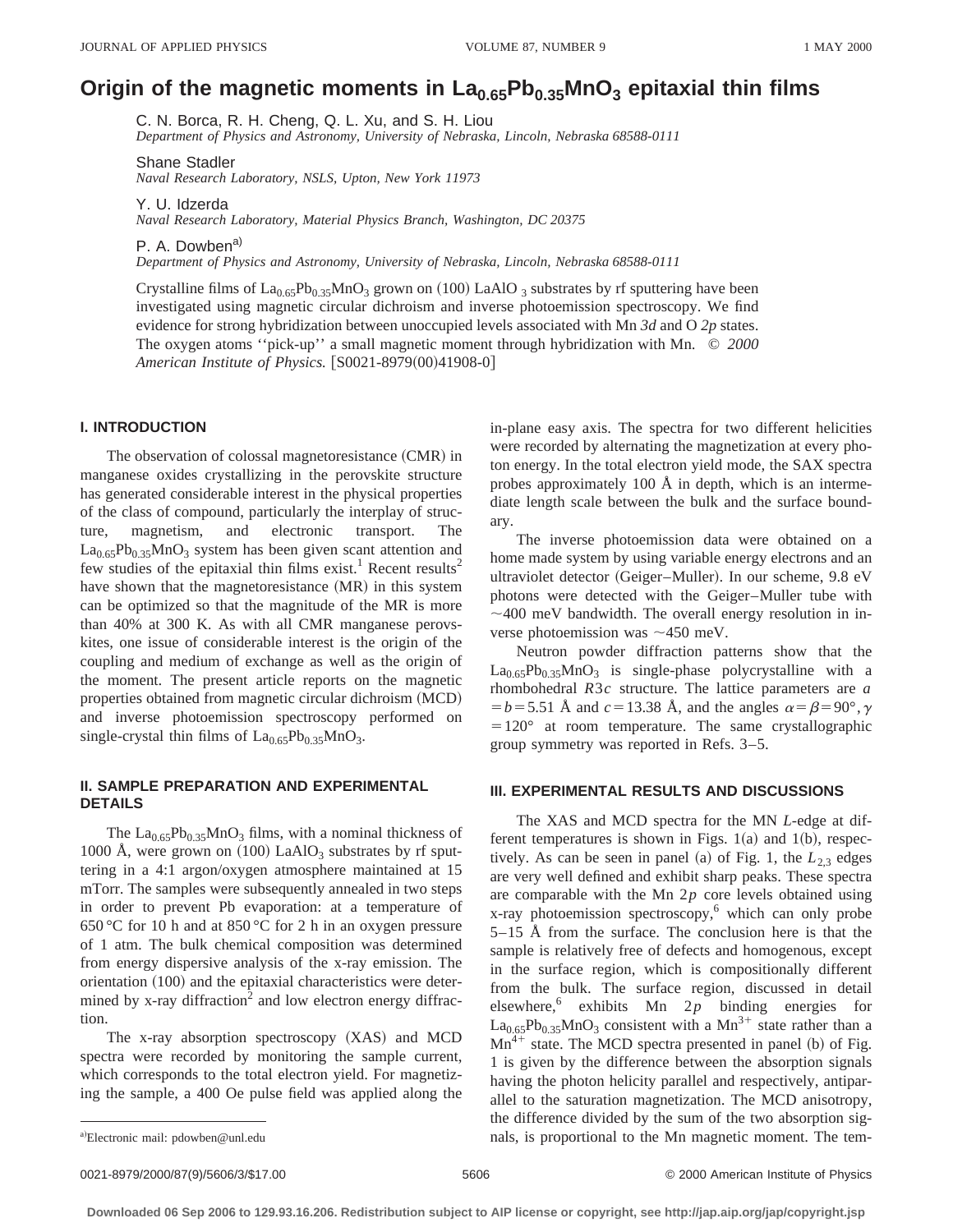

FIG. 1. X-ray absorption (a) and the magnetic circular dichroism (MCD) spectra (b) at Mn *L*-edge. In panel (a) the absorption spectra, at 80 K, are presented for the photon helicity parallel (continuous line) and antiparallel (dotted line) with the magnetization direction. The photon incident angle and the degree of circular polarization were taken into account for the spectra.



FIG. 2. (a) Temperature dependence of the  $La<sub>0.65</sub>Pb<sub>0.35</sub>MnO<sub>3</sub>$  bulk magnetization measured by SQUID. (b) Temperature dependence of the MCD anisotropy of Mn *L*-absorption edge, which is proportional to the MN magnetic moment in the surface region. (c) Temperature dependence of the MCD signal of oxygen 1*s* edge from the film surface region.



FIG. 3. Normalized inverse photoemission spectrum taken at 300 K  $(a)$ oxygen 1*s* XAS (b) and MCD (c) spectra at 90 K. The data in (b) and (c) are normalized with respect to the photon incident angle and the degree of circular polarization.

perature dependence of the MCD anisotropy is presented in Fig.  $2(b)$ . The magnetic moment decreases smoothly with increasing temperature without any change in the MCD line shape.

The magnetization of the bulk measured with a superconducting quantum interference device (SQUID) is shown in Fig.  $2(a)$ . By comparison, the magnetization dependence obtained by MCD deviates from the bulk, and the Curie temperature determined from the Mn MCD signal is lower than the bulk  $T_c$ . This deviation can be attributed to compositional differences at the surface boundary layer.<sup>6</sup>

In Fig.  $3(b)$  we show the temperature dependence of the O 1*s* XAS spectra of  $La<sub>0.65</sub>Pb<sub>0.35</sub>MnO<sub>3</sub>$  single-crystal thin film. The two features in the spectrum represent the hybridization band between O 2*p* and Mn 3*d*/4*s* unoccupied levels. Panel  $(c)$  in Fig. 3 shows the MCD signal at 90 K. It is clear that the O atoms become ferromagnetically aligned with a small, but not negligible, magnetic moment. The temperature dependence of the normalized O moment is presented in Fig.  $2(c).$ 

The electronic valence band structure of the manganese transition metal oxides,  $La<sub>0.65</sub>A<sub>0.35</sub>MnO<sub>3</sub>$  (A=Ca, Sr, and

**Downloaded 06 Sep 2006 to 129.93.16.206. Redistribution subject to AIP license or copyright, see http://jap.aip.org/jap/copyright.jsp**